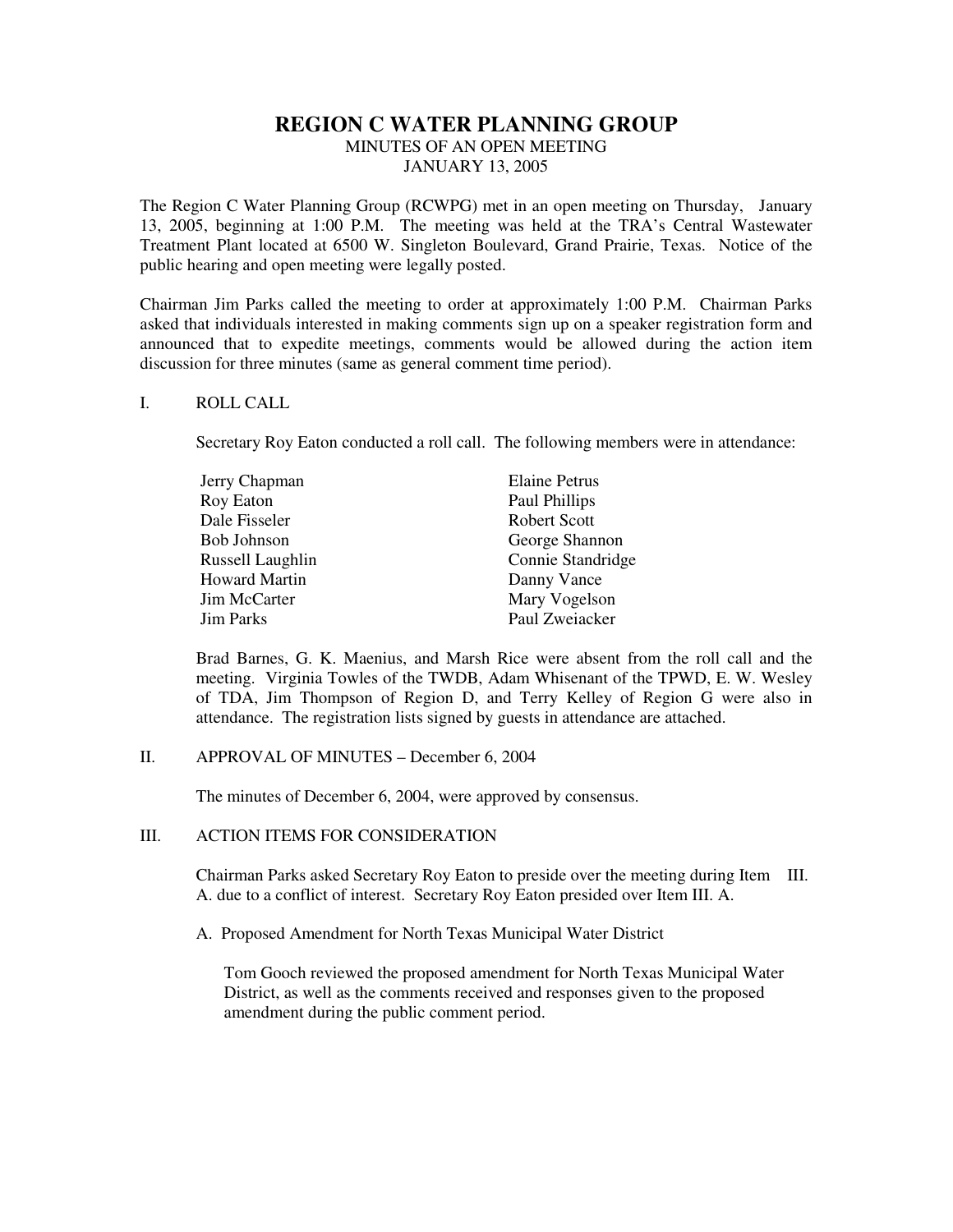RCWPG MINUTES JANUARY 13, 2005 PAGE 2

> Secretary Roy Eaton called on the following registered speakers to present their comments:

- 1. Beth Johnson
- 2. Karen Park
- 3. Paul Chiang
- 4. Alan Plummer

Upon a motion by George Shannon, second by Danny Vance, the RCWPG unanimously approved the amendment to the 2001 Region C Water Plan for the North Texas Municipal Water District.

Chairman Parks presided over the rest of the meeting.

B. Report of Nominating Committee and Election of 2005 Officers

Chairman Jim Parks advised that the Nominating Committee had met at 12:30 p.m. prior to this meeting. The Nominating Committee consisted of Roy Eaton, Bob Johnson (represented by alternate Charlie Stringer), Robert Scott, and Russell Laughlin.

Russell Laughlin reported that the Nominating Committee recommended the following slate of officers:

Jim Parks, Chairman Bob Johnson, Vice Chairman Paul Zweiacker, Secretary

Roy Eaton made the motion to accept the slate of officers as recommended by the Nominating Committee. Dale Fisseler seconded the motion, which was unanimously approved by the RCWPG.

The floor was opened for nominations. None were received. George Shannon made the motion to elect the slate of officers as recommended by acclamation and to cease nominations. Jim McCarter seconded the motion, which was approved by consensus.

Chairman Jim Parks expressed appreciation to Secretary Roy Eaton for his service as the RCWPG Secretary from 1997 – 2005.

C. Removal of Wholesale Water Provider

Tom Gooch discussed removal of Midlothian Water District as a Wholesale Water Provider since the District had been dissolved.

Chairman Parks called on the following registered speaker to present comments:

1. Beth Johnson

On a motion by Danny Vance and a second by Paul Phillips, the RCWPG voted unanimously to remove Midlothian Water District as a Wholesale Water Provider.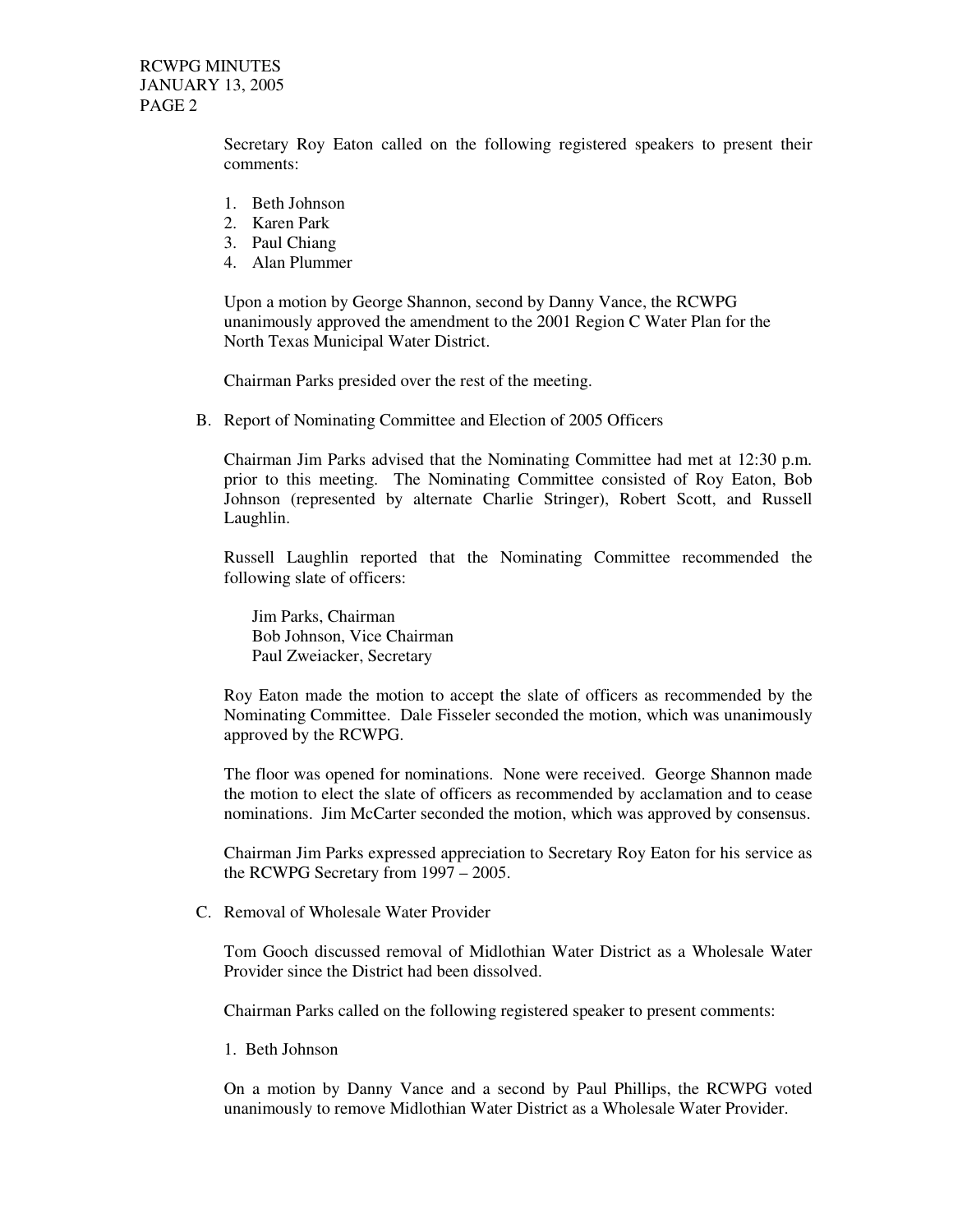D. Available Water Supplies by WUG/WWP

Tom Gooch reviewed comments received on the available supplies from the WWPs and adjustments made due to comments received.

Chairman Parks called on the following registered speakers to present comments:

- 1. Beth Johnson
- 2. David Nabors

On a motion by Dale Fisseler and a second by Roy Eaton, the RCWPG voted unanimously to approve submittal of the water supply data to the TWDB with minor corrections to data by the consultants as needed.

E. Policy Topics

Tom Gooch reviewed the 2001 Policy recommendations and possible new policy recommendations. He reviewed the TWDB Policy Papers available to date. Mr. Gooch suggested establishing a committee to review Policy topics. Jim Parks designated the following members to serve on the Policy Committee:

Connie Standridge George Shannon Danny Vance Robert Scott Marsh Rice

Chairman Parks called on the following registered speaker to present comments:

1. Beth Johnson

Upon a motion by Dale Fisseler and second by Russell Laughlin, the RCWPG voted unanimously to designate the Policy Committee.

F. Letter in Support of Funding for the Regional Water Planning Process

Chairman Jim Parks read the draft letter to legislators in support of funding for the Regional Water Planning Process. Danny Vance suggested adding the Chairman of the Ways/Means Committee Chairman to the list of recipients.

Chairman Parks called on the following registered speaker to present comments:

1. Beth Johnson

George Shannon made a motion to approve submittal of the draft letter to elected officials. Paul Phillips seconded the motion. Bob Scott recommended amending the motion to include deletion of the words "seek federal funding." George Shannon accepted the amendment as recommended and added the Ways/Means Committee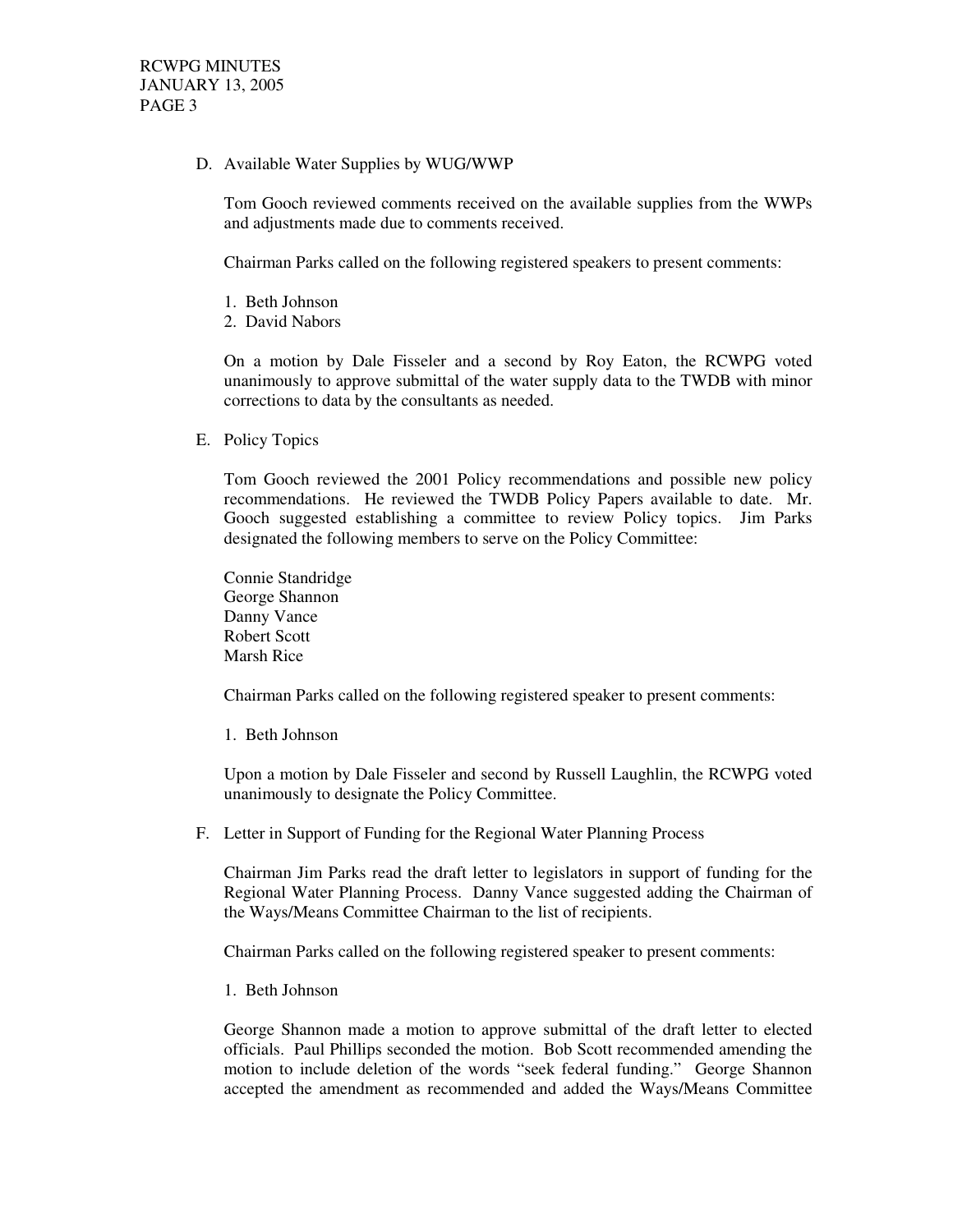Chairman to the recipient list. The amended motion was approved by a unanimous vote.

#### IV. DISCUSSION ITEMS

A. Water Conservation

Brian McDonald presented a report on non-municipal conservation strategies.

B. Draft Chapter 3

Stephanie Griffin reviewed the Draft Chapter 3, which will be incorporated into the initially prepared RCWPG plan.

C. Feasible Water Management Strategies

Tom Gooch reviewed the process of evaluating water management strategies.

D. Infrastructure Financing Survey

Stephanie Griffin reviewed the Infrastructure Financing Survey and Survey schedule. Mary Vogelson suggested adding a question whether or not state funding would be sought.

E. Update on Dallas Water Plan

Tom Gooch gave an updated on the Dallas Water Plan.

F. Summary of Speaker Comments to RCWPG at December 6, 2004, RCWPG Meeting

Tom Gooch advised that the speaker comments from the December 6, 2004, meeting were posted on the website.

G. Update on Overall Status and Next Steps

Tom Gooch gave an update on the overall status and next steps.

## V. OTHER DISCUSSION

A. Updates from the Chair – N/A

Jim Parks notified the RCWPG members of the TWDB Regional Water Chairman's meeting set on January 26, 2005.

B. Report from Regional Liaisons

A report was provided by the following liaisons: